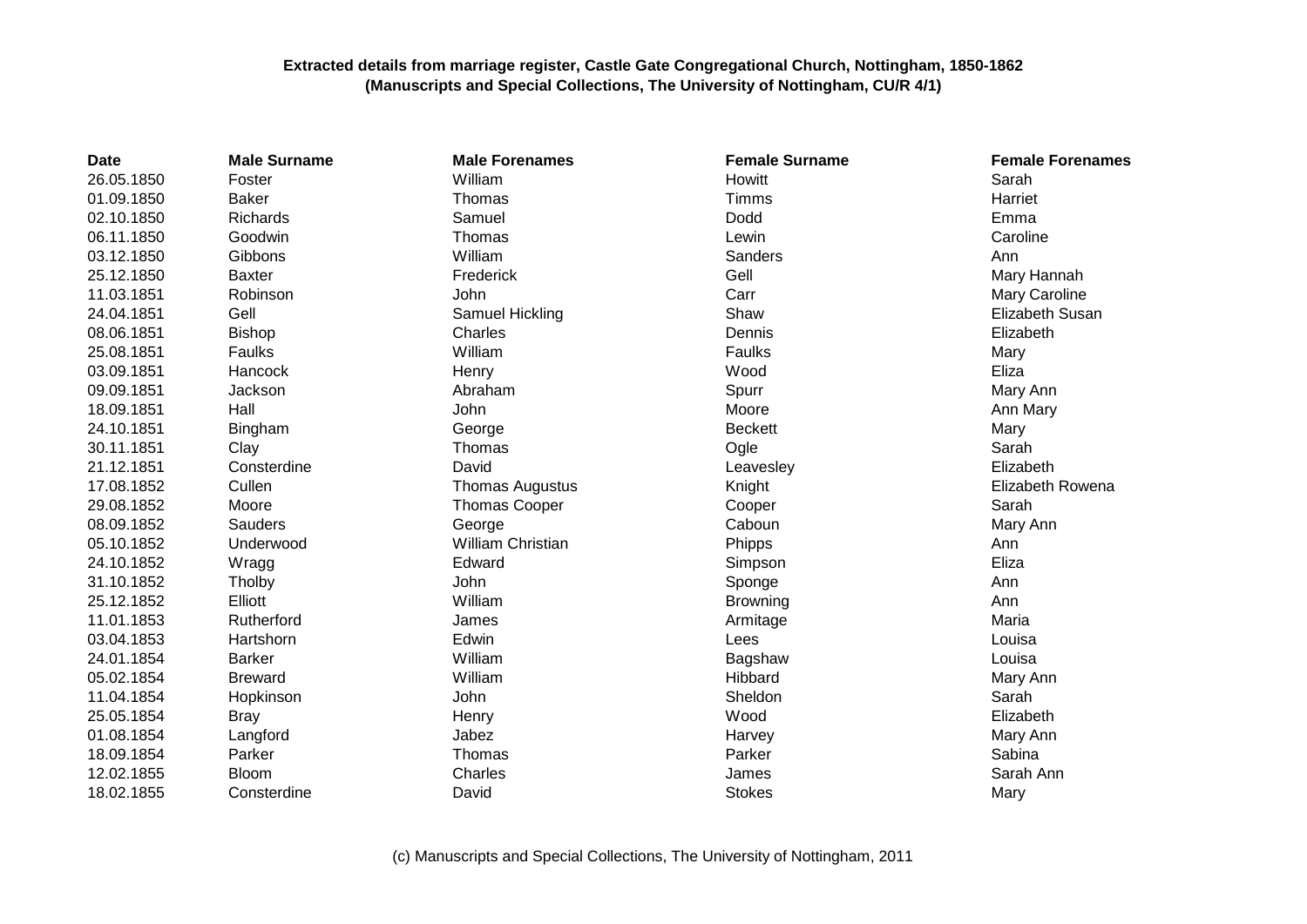## **Extracted details from marriage register, Castle Gate Congregational Church, Nottingham, 1850-1862 (Manuscripts and Special Collections, The University of Nottingham, CU/R 4/1)**

| 05.04.1855 | Meckle         | William                 | Raven         | Harriet               |
|------------|----------------|-------------------------|---------------|-----------------------|
| 10.10.1855 | Moore          | James Gresham           | Fothergill    | Elizabeth             |
| 18.03.1856 | Webster        | David                   | Clarke        | Ann Yorke             |
| 20.03.1856 | Rouse          | Thomas                  | Sadlier       | Eliza                 |
| 07.04.1856 | Hall           | James                   | Hather        | Ann                   |
| 15.05.1856 | Styring        | Henry                   | Saynor        | Margaret May          |
| 24.06.1856 | Dawson         | John                    | Styring       | Elizabeth             |
| 09.09.1856 | Page           | Samuel                  | <b>Barton</b> | Marianne              |
| 02.12.1856 | Bell           | William                 | Harvey        | Rose                  |
| 04.12.1856 | Chapman        | Joseph                  | Wood          | Jane                  |
| 06.01.1857 | Turner         | Ashton                  | Milner        | Caroline              |
| 20.01.1857 | Manning        | Thomas                  | Dawson        | Maria                 |
| 09.04.1857 | <b>Belcher</b> | Frederick               | Allen         | Elizabeth             |
| 14.06.1857 | Morley         | Thomas                  | Hemsley       | Ann                   |
| 07.07.1857 | Cropper        | James Clough            | Thorpe        | Mary Ann              |
| 09.07.1857 | Woodward       | Luke                    | Mellor        | Arabella              |
| 13.07.1857 | Hall           | George                  | Coppock       | Elizabeth             |
| 18/08/1857 | Glasscock      | Joseph                  | Colson        | Hannah                |
| 03.10.1857 | Hodson         | Joseph                  | Dale          | Mary Ann              |
| 07.01.1858 | Graham         | Joseph                  | Ward          | Mary                  |
| 13.02.1858 | Hawkes         | Joseph Drake            | <b>Bryan</b>  | Mary Ann Junes        |
| 11.03.1858 | Syson          | James                   | Sryring       | Sarah Ann             |
| 28.03.1858 | Keeling        | Samuel                  | Ragsdale      | Mary Ann              |
| 07.06.1858 | Oram           | Frederick               | Oram          | Hannah                |
| 09.08.1858 | <b>Burket</b>  | Joseph                  | Pottinger     | Ann                   |
| 17.10.1858 | Ragsdale       | John                    | Green         | Mary                  |
| 21.10.1858 | Coppock        | William Bridgford       | <b>Bowns</b>  | Melicent              |
| 21.10.1858 | Chisholm       | Alexander               | Wright        | Mary Ann              |
| 14.11.1858 | Clay           | Thomas                  | <b>Thorpe</b> | Eliza                 |
| 21.12.1858 | Wilkinson      | Samuel                  | Barton        | Milicent Phoebe       |
| 05.05.1859 | Croshaw        | John                    | Huff          | Sarah                 |
| 24.05.1859 | Sisling        | <b>William Ebenezer</b> | Browning      | Mary Ann              |
| 04.10.1859 | Hall           | Thomas                  | Wealthall     | Harriot               |
| 08.02.1860 | Dalton         | William                 | Johnson       | Henriatta Louisa      |
| 26.02.1860 | Potter         | John                    | German        | <b>Harriett Maria</b> |
| 06.06.1860 | Mc Lean        | James                   | Taylor        | Jane                  |
|            |                |                         |               |                       |